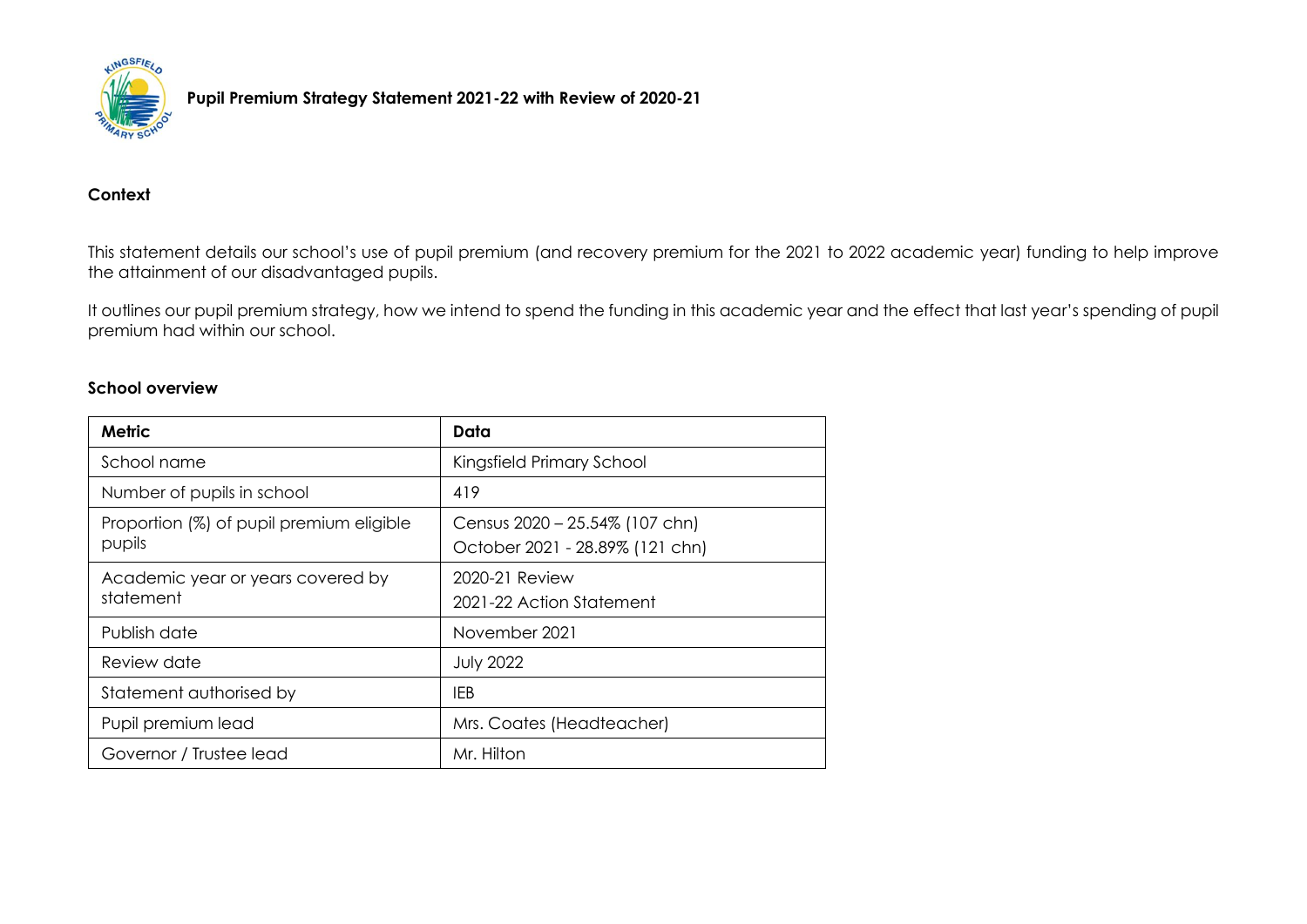# **Funding overview**

| £143,915 |
|----------|
|          |
|          |
|          |
|          |
| £159,430 |
|          |
|          |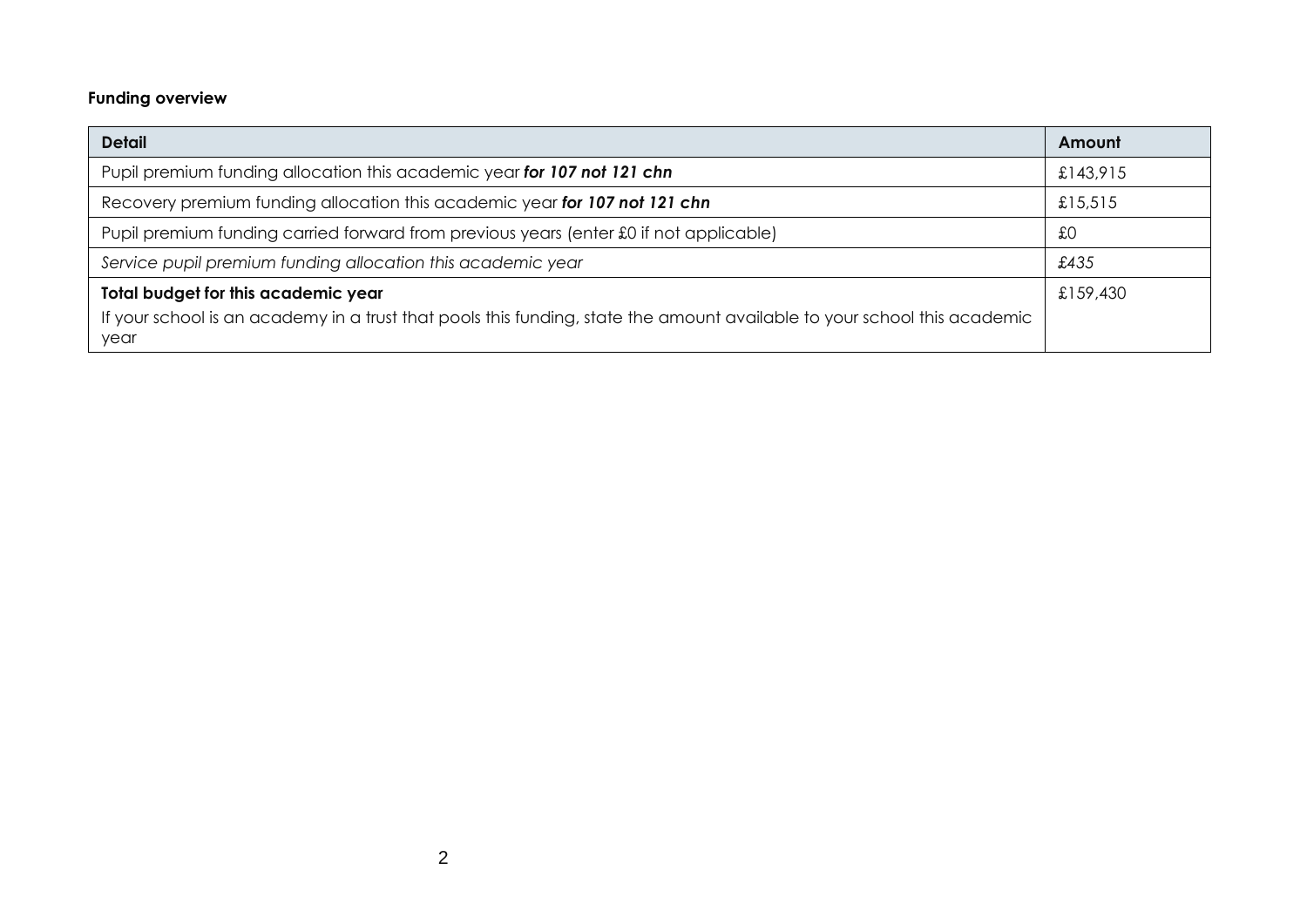# **Part A: Pupil premium strategy plan**

#### **Statement of intent**

We want disadvantaged students within our school to:

- Reach and exceed their potential
- Be lifelong learners
- **•** Engage actively in lessons
- Experience the world in which we live

#### **Challenges**

This details the key challenges to achievement that we have identified among our disadvantaged pupils.

| Challenge<br>number | <b>Detail of challenge</b>                                                                                                                                                                                         | <b>School target</b>                                                                                                                                                                                                                                                              |
|---------------------|--------------------------------------------------------------------------------------------------------------------------------------------------------------------------------------------------------------------|-----------------------------------------------------------------------------------------------------------------------------------------------------------------------------------------------------------------------------------------------------------------------------------|
|                     | Communication<br>Low levels of vocabulary and poor communication skills.                                                                                                                                           | Improve oracy and communication skills across the school<br>so that children can access the curriculum fully.                                                                                                                                                                     |
|                     | <b>Phonics and reading</b><br>Data continues to be below national. Locality issues with<br>adult literacy identified. Children read infrequently at home<br>and have poor language acquisition upon entering EYFS. | Improve outcomes for phonics and reading through<br>bespoke training plans for staff. Work with the English Hub,<br>Opportunity Area and other external specialists to ensure<br>staff are able to teach all aspects of the reading curriculum<br>from nursery through to Year 6. |
|                     | Attendance                                                                                                                                                                                                         | Improve attendance levels particularly those for children<br>who have multiple disadvantages.                                                                                                                                                                                     |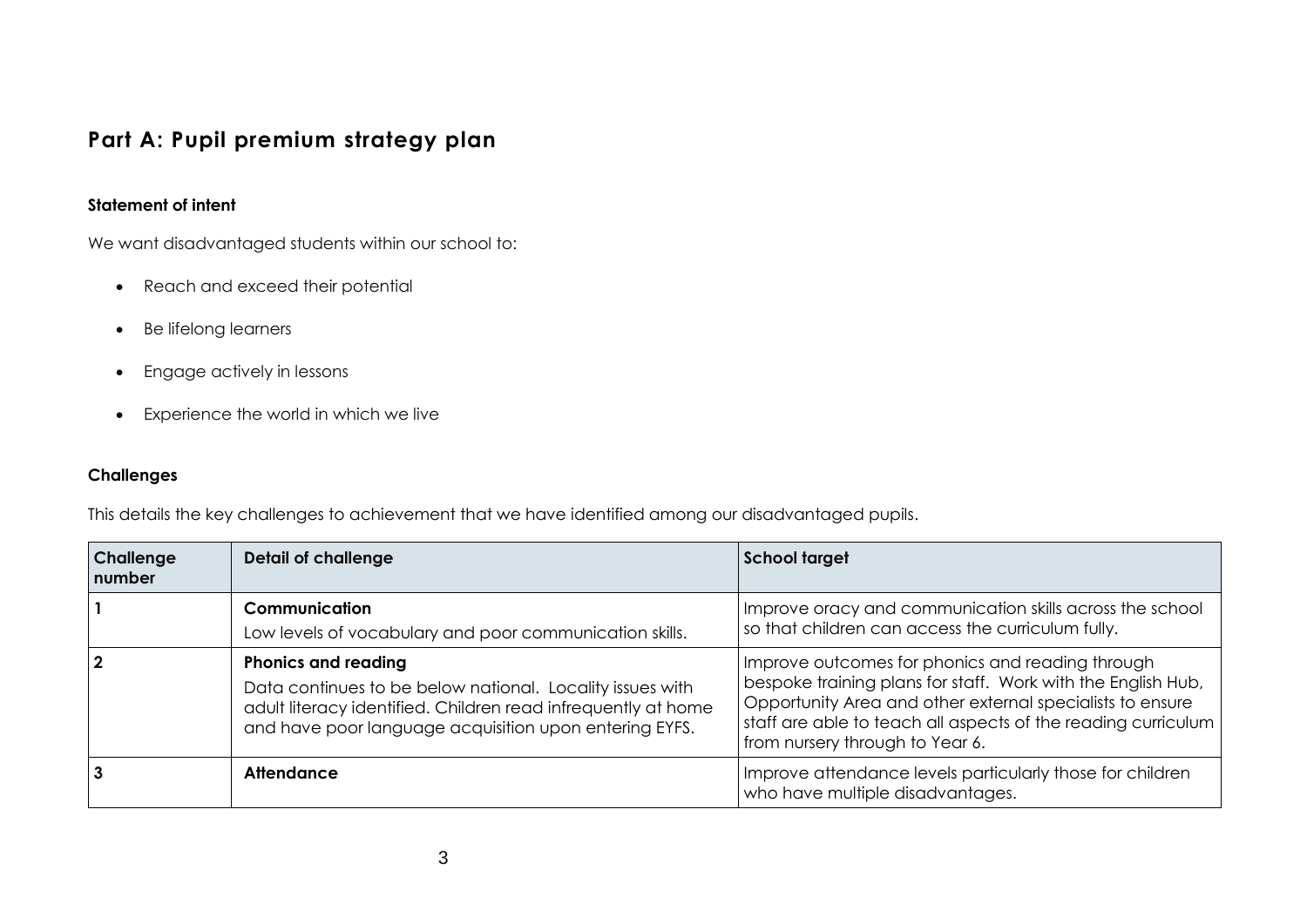|   | Attendance for disadvantaged children particularly those<br>with multiple disadvantages continues to be below non-<br>disadvantaged. Time lost from absence impacts upon<br>children's access to the curriculum and opportunities to<br>develop relationships etc. |                                                                                               |
|---|--------------------------------------------------------------------------------------------------------------------------------------------------------------------------------------------------------------------------------------------------------------------|-----------------------------------------------------------------------------------------------|
| 4 | <b>SEMH</b>                                                                                                                                                                                                                                                        | Develop appropriate SEMH provision to support children in<br>accessing the school curriculum. |
|   | SEMH needs for some disadvantaged children are<br>negatively impacting upon their learning.                                                                                                                                                                        |                                                                                               |

#### **Intended outcomes**

This explains the outcomes we are aiming for by the end of our current strategy plan, and how we will measure whether they have been achieved.

| Intended outcome                                                                                                     | <b>Success criteria</b>                                                                                                                                            |
|----------------------------------------------------------------------------------------------------------------------|--------------------------------------------------------------------------------------------------------------------------------------------------------------------|
| Reduce gap between PP and non-PP students in core<br>subjects.<br>Achieve the national average for children with PP. | Data analysis shows the gap between non and PP children is closing.<br>Data shows that children receiving PP funding reach the equivalent<br>standards nationally. |
| All children, at an age-appropriate level, can communicate<br>effectively with an adult and their peers.             | Assessments, observations, learning walks and book studies show children's<br>communication skills have improved.                                                  |
| Children's language acquisition is greater than in September<br>2021.                                                | From standardised testing in Autumn 1 to Summer 2, children's progress will<br>be evident.                                                                         |
|                                                                                                                      | The curriculum and oracy journey will be complete and embedded to<br>support children successfully.                                                                |
| Achieve a phonics screening check outcome that is moving<br>towards national.                                        | Outcomes are better than in previous years, aiming for 65%.                                                                                                        |
|                                                                                                                      | Through monitoring activities, it will be clear that children's experience of<br>reading and use of phonics has improved.                                          |
| Improve attendance of disadvantaged pupils to be above                                                               | Attendance of disadvantaged children will be above 95%.                                                                                                            |
| 95%; persistent absence falls by 10%.                                                                                | Attendance systems will be embedded.                                                                                                                               |
|                                                                                                                      | PA has fallen by 10%.                                                                                                                                              |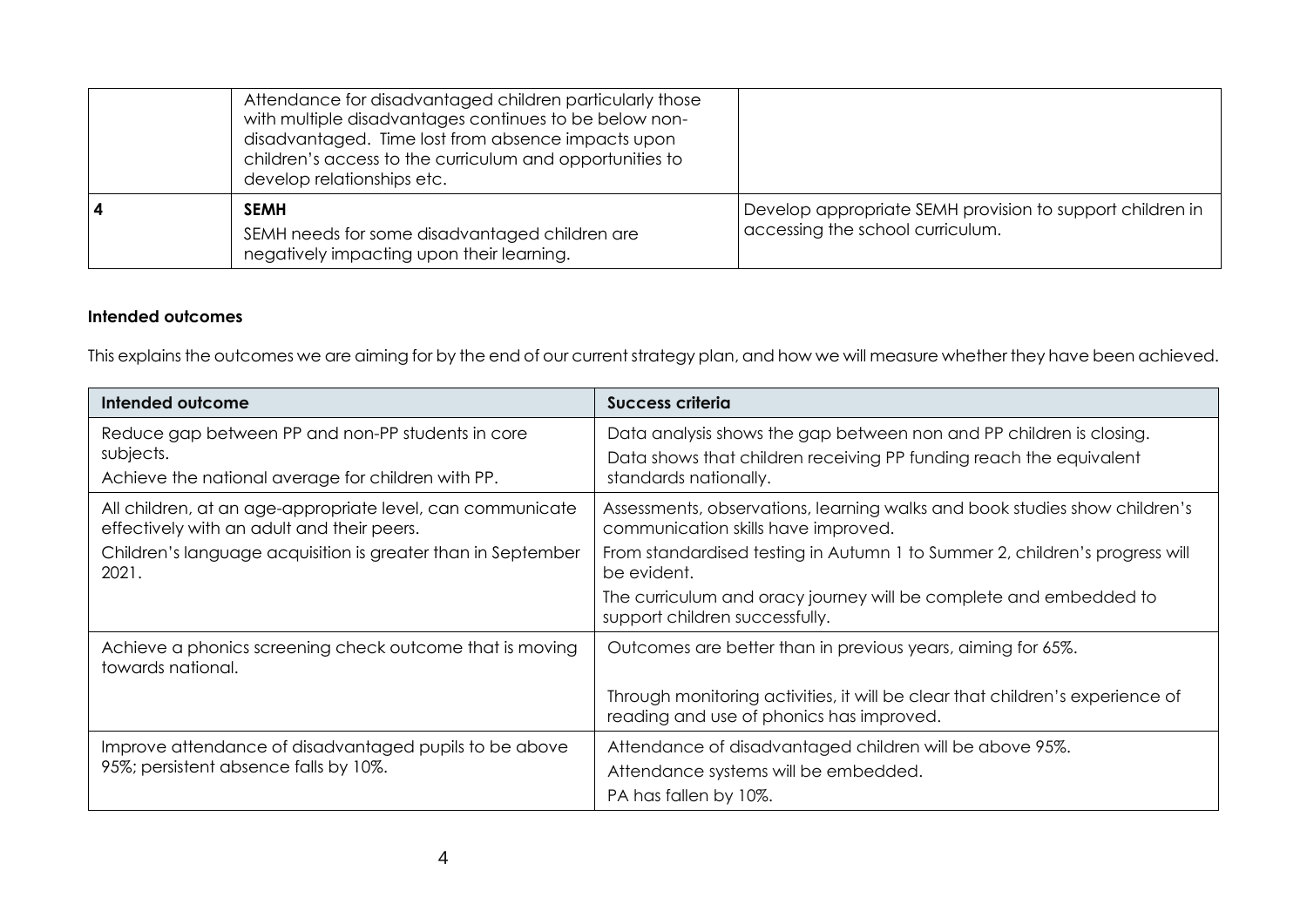# **Activity in this academic year**

This details how we intend to spend our pupil premium (and recovery premium funding) **this academic year** to address the challenges listed above.

#### **Teaching**

#### Budgeted cost: £10,000

| <b>Activity</b>                                                                                                                                                                                                    | Evidence that supports this approach                                                                                                                                                                                                                       | Challenge number(s)<br>addressed    | <b>Provisional cost</b> |
|--------------------------------------------------------------------------------------------------------------------------------------------------------------------------------------------------------------------|------------------------------------------------------------------------------------------------------------------------------------------------------------------------------------------------------------------------------------------------------------|-------------------------------------|-------------------------|
| CPD on:<br>Developing oracy within the classroom<br>Implementing talk through stories<br>(English Hub)<br>Vocabulary rich environments (English<br>Hub)<br>Elklan approaches                                       | EEF:<br>Develop a new pedagogy and curriculum<br>focused on oral language skills<br><b>Vocabulary Enrichment Intervention</b><br>Oral language interventions<br><b>Communication support (EY)</b>                                                          | Priority 1 -<br>Communication       | £2,500                  |
| CPD on:<br>Phonics in general (English Hub)<br>Floppy's Phonics<br>How to read a book aloud<br>Getting ready for Year 1 - reading and<br>phonics (English Hub)<br>Effective phonics interventions (English<br>Hub) | EEF:<br>https://educationendowmentfoundation.org.uk<br>$\bullet$<br>/education-evidence/teaching-learning-<br>toolkit/phonics<br>OU:<br>Teachers as readers: building communities of<br>readers<br>Reading for pleasure: changing professional<br>practice | Priority 2 – Phonics and<br>Reading | £2,500                  |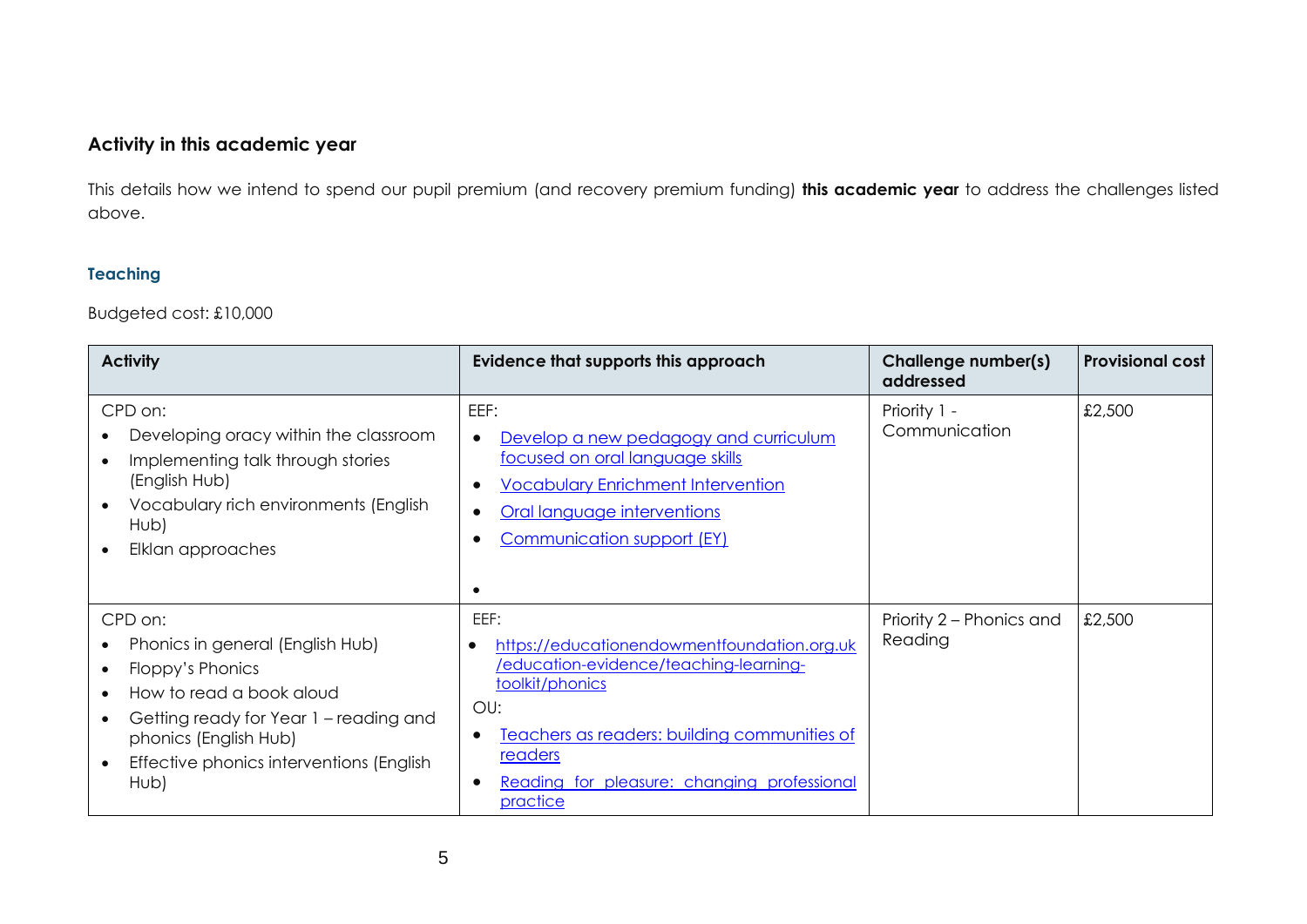| CPD on:<br>Writing an attendance policy.<br>Undertaking an audit of attendance<br>within your school (LA).<br>Hosting Parent Contract Meetings (LA).                                                 | EEF is currently undertaking research on<br>attendance interventions:<br>https://d2tic4wvo1iusb.cloudfront.net/docu<br>ments/projects/Attendance-REA-protocol-<br>21092021.pdf                                                                                                                                                                                                                                                              | Priority 3 - Attendance | £1000  |
|------------------------------------------------------------------------------------------------------------------------------------------------------------------------------------------------------|---------------------------------------------------------------------------------------------------------------------------------------------------------------------------------------------------------------------------------------------------------------------------------------------------------------------------------------------------------------------------------------------------------------------------------------------|-------------------------|--------|
| CPD on:<br>Using the Resilience Framework.<br>Understanding and planning for<br>children's SEMH needs.<br>Teaching SEL skills explicitly.<br>Zones of Regulation.<br>STEP ON.<br>Nurture principles. | Resilience framework is based on a number of<br>research-based projects to develop children's<br>mental health and identify areas that can be<br>improved.<br>https://www.boingboing.org.uk/schools-<br>based-resilience-projects/<br>EEF Recommendations for teaching social and<br>emotional literacy:<br>https://d2tic4wvo1iusb.cloudfront.net/eef-<br>guidance-reports/primary-<br>sel/EEF SEL Summary of recommendations<br>poster.pdf | Priority 4 – SEMH       | £4,000 |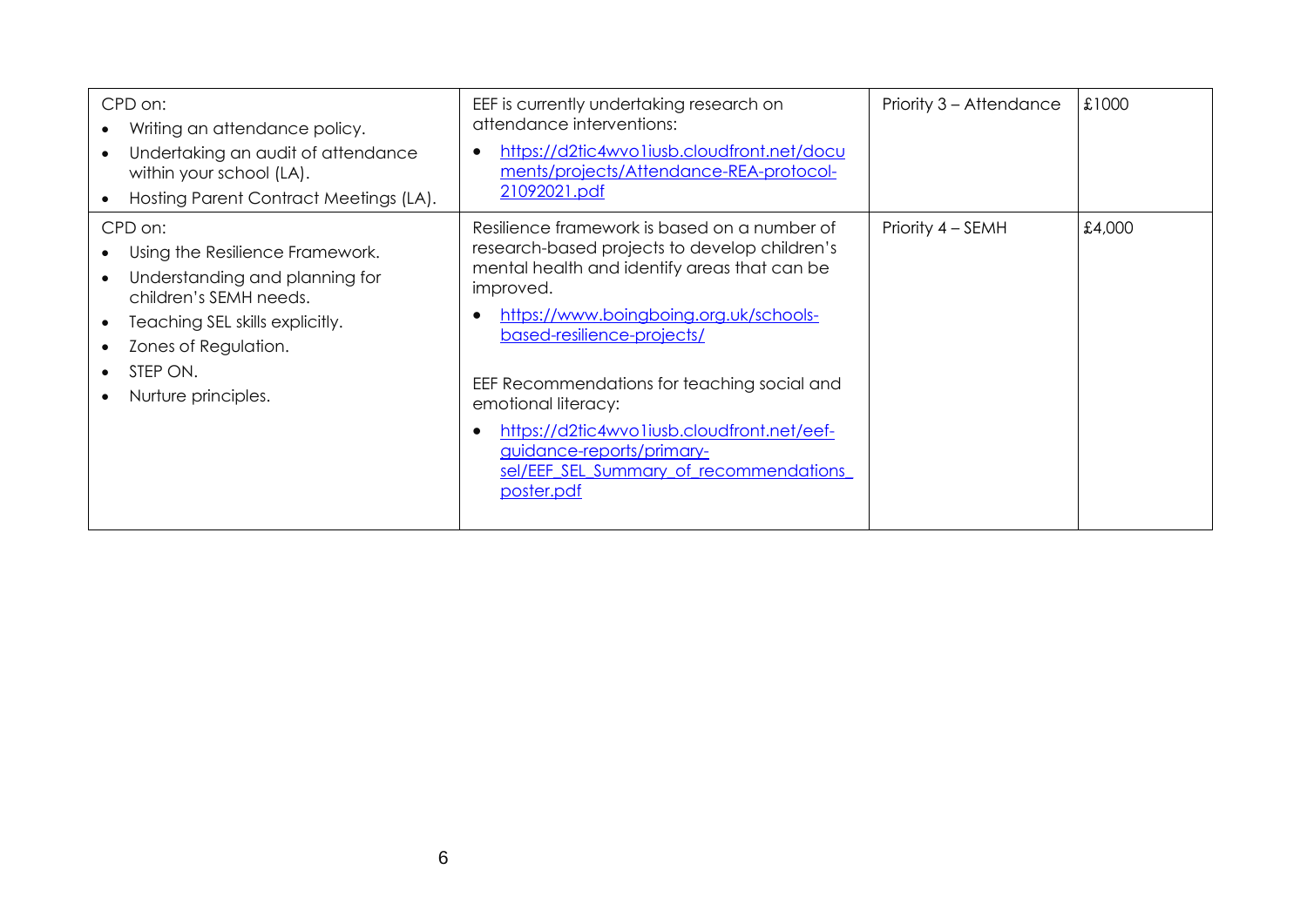# **Targeted academic support (for example, tutoring, one-to-one support structured interventions)**

Budgeted cost: £135,000

| <b>Activity</b>                                                                                                                                                                                           | Evidence that supports this approach                                                                                                                                                                                                   | Challenge number(s)<br>addressed | <b>Provisional cost</b> |
|-----------------------------------------------------------------------------------------------------------------------------------------------------------------------------------------------------------|----------------------------------------------------------------------------------------------------------------------------------------------------------------------------------------------------------------------------------------|----------------------------------|-------------------------|
| Interventions and 1:1 mentoring to be led by<br>a specialist teacher. Children to be<br>identified through diagnostic assessments.                                                                        | EEF research on:<br>Individualised instruction<br>$\bullet$<br>Mentoring<br>$\bullet$<br>Small group support<br>$\bullet$                                                                                                              | Priority $1 -$<br>Communication  | £45,000                 |
| Ongoing training of ELSA staff; interventions in<br>place throughout the week to develop<br>children's communication with others.<br>Ensure time allocation for staff to undertake<br>interventions.      | EEF research on:<br><b>Metacognition and self-regulation</b><br><b>Behaviour interventions</b><br><b>Teaching Assistant interventions</b><br>ELSA research papers:<br>https://www.elsanetwork.org/elsa-<br>network/evaluation-reports/ |                                  |                         |
| Alternative provisions to be established to<br>support children's access to the curriculum<br>and remove language barriers. 6 provisions<br>involving 12 members of staff for at least 50%<br>of the day. | EEF research on:<br>Preparing for literacy in EY<br>Oral language interventions<br>Improving literacy at KS1<br>Individualised instruction<br><b>Metacognition and self-regulation</b><br>Small group support                          |                                  | £65,000                 |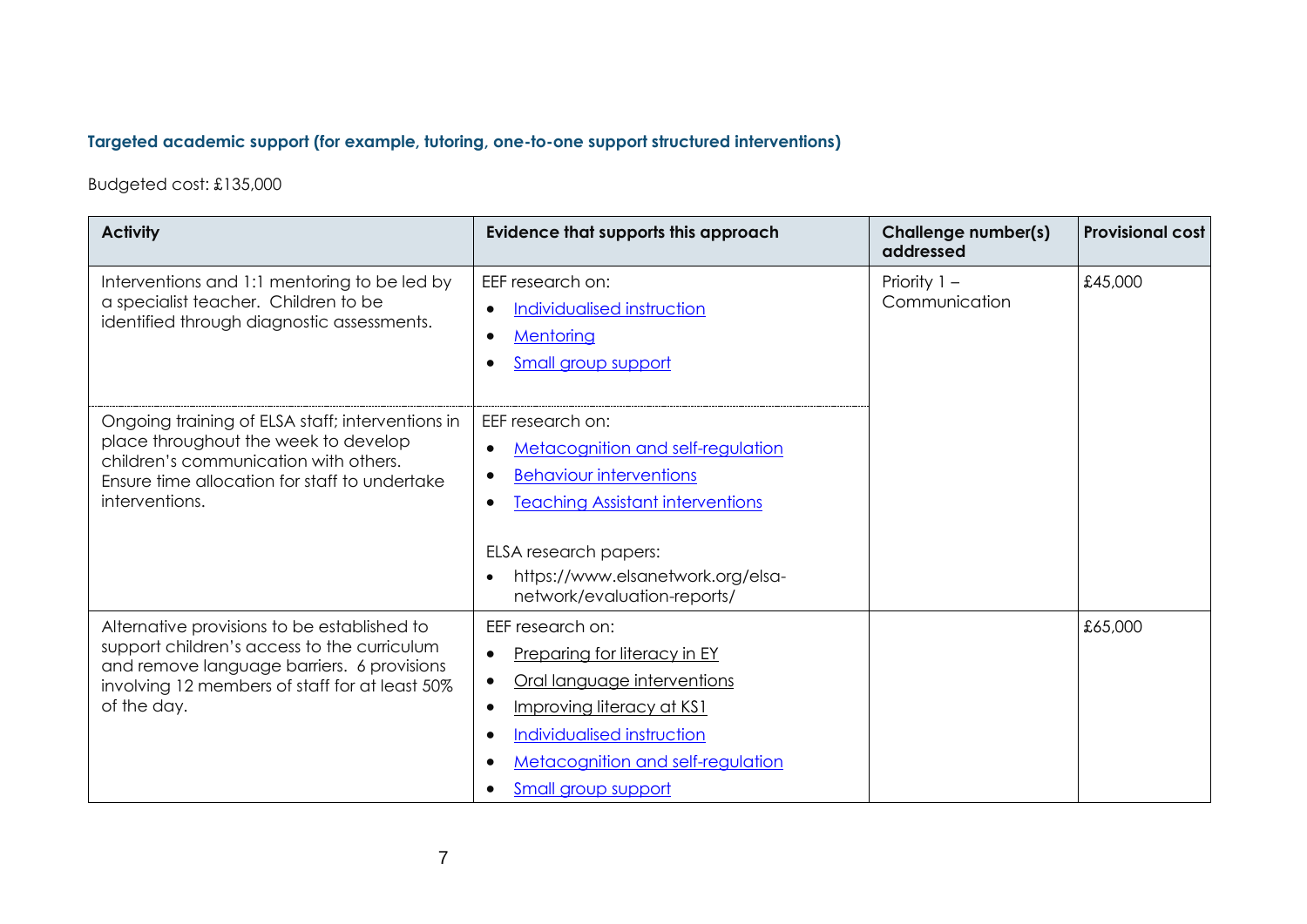|                                                                                                                                                                                       | <b>Teaching Assistant interventions</b><br>$\bullet$                                                                                                                                                                                                                                                                                    |                                     |         |
|---------------------------------------------------------------------------------------------------------------------------------------------------------------------------------------|-----------------------------------------------------------------------------------------------------------------------------------------------------------------------------------------------------------------------------------------------------------------------------------------------------------------------------------------|-------------------------------------|---------|
| Additional small group TA support for children<br>in class to improve reading.                                                                                                        | EEF research on:<br>phonics<br>$\bullet$<br>improving literacy at KS1<br><b>Small group support</b><br><b>Teaching Assistant interventions</b>                                                                                                                                                                                          | Priority 2 – Phonics and<br>Reading | £10,000 |
| Sunflower (SEMH) support including:<br>Cookery classes<br>Art therapy<br>Lego therapy<br>Lego League<br>Mindfulness<br>+ resourcing and staffing for these therapies<br>and sessions. | Following Covid-19, this is a key principle of the<br>DfE / Government's agenda for supporting<br>children.<br>EEF:<br><b>Behaviour interventions</b><br>$\bullet$<br><b>Small group support</b><br>$\bullet$<br><b>Teaching Assistant interventions</b><br>$\bullet$<br>Nurture UK:<br>https://www.nurtureuk.org/research-<br>evidence | Priority 4 – SEMH                   | £15,000 |

# **Wider strategies (for example, related to attendance, behaviour, wellbeing)**

# Budgeted cost: £17,000

| <b>Activity</b>                                                                                | Evidence that supports this approach           | <b>Challenge number(s)</b><br>addressed | <b>Provisional cost</b> |
|------------------------------------------------------------------------------------------------|------------------------------------------------|-----------------------------------------|-------------------------|
| Colourful Semantics is embedded across the<br>school to support access to whole<br>curriculum. | SEND Code of Practice – graduated<br>approach. | Priority $1 -$<br>Communication         | £1,000                  |
|                                                                                                | Research Gate:                                 |                                         |                         |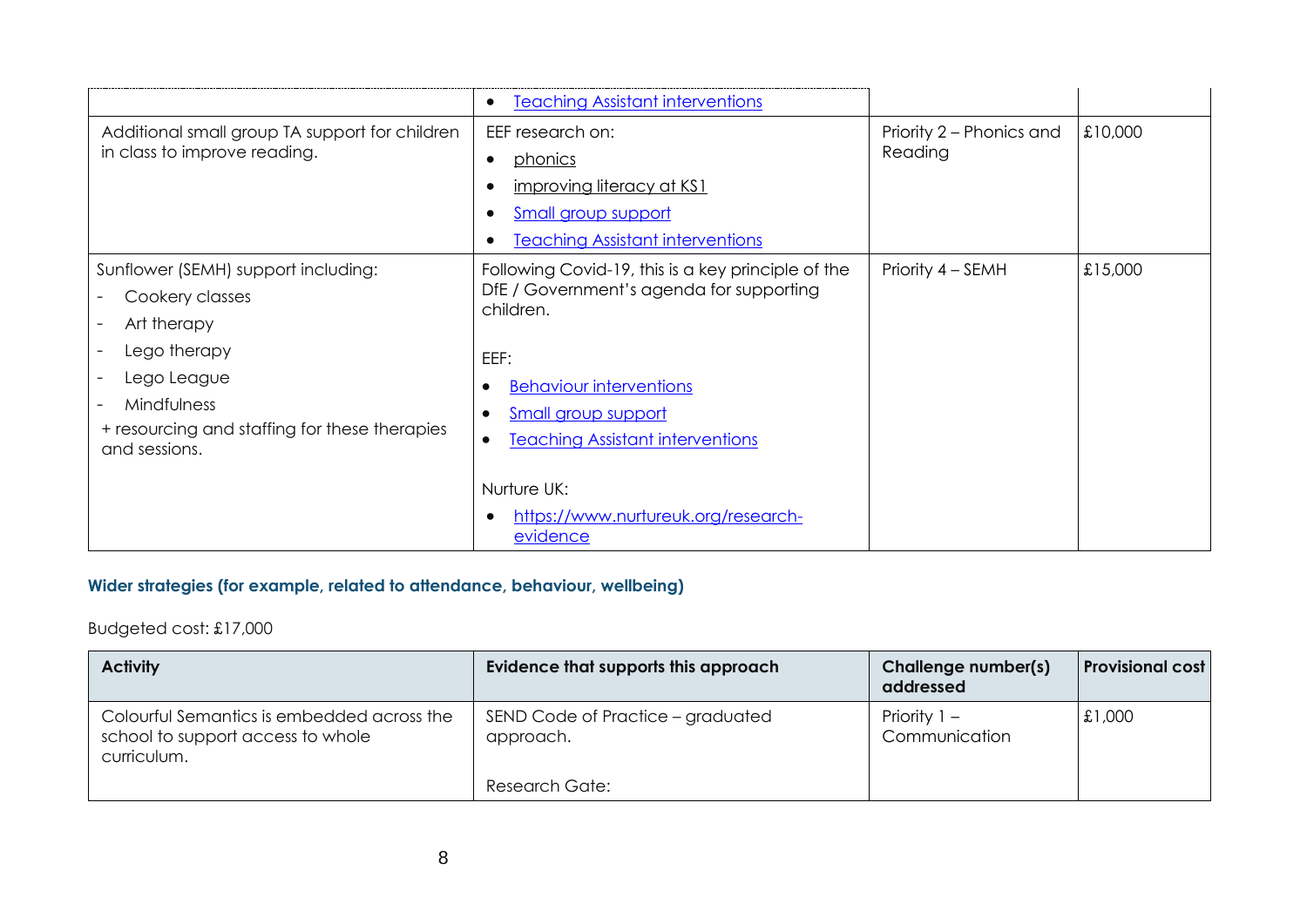| Develop greater communication between<br>staff and parents through different strategies<br>shared on Tapestry and social media outlets.                                                 | Colourful semantics: a clinical review<br>$\bullet$                                                                                                                            |                                                          |        |
|-----------------------------------------------------------------------------------------------------------------------------------------------------------------------------------------|--------------------------------------------------------------------------------------------------------------------------------------------------------------------------------|----------------------------------------------------------|--------|
| Develop library and club timetable so that<br>children have greater free access to books.<br>Establish regular book fairs and adult phonics<br>workshops to develop community literacy. | OU:<br>Teachers as readers: building communities<br>of readers<br>Pedagogy for reading for pleasure in low<br>socio-economic primary schools: beyond<br>'pedagogy of poverty'? | Priority 2 – Phonics and<br>reading                      | £1,000 |
| Build community links through Barnardos and<br>Age UK to support families.                                                                                                              | Nurture UK whole school programme.                                                                                                                                             | Priority 3 – Attendance                                  | £600   |
| Organise events that are low threat so that<br>hard to reach families can participate.                                                                                                  | NCES:<br><b>Extra-curricular and enrichment activities</b>                                                                                                                     |                                                          |        |
|                                                                                                                                                                                         | Frontiers in Psychology:<br>Systematic review of intergenerational<br>programmes                                                                                               |                                                          |        |
| Offer enrichment opportunities to support<br>children's access of the whole curriculum.<br>Funding to pay for trips/events and music<br>subsidies.                                      | EEF:<br><b>Extra-curricular and enrichment activities</b><br>$\bullet$                                                                                                         | Priority 4 - SEMH                                        | £6,000 |
| Access to art events and trips to national<br>museums so as to improve:<br>- cultural capital<br>- develop a love of art and heritage<br>- resilience when creating own compositions    | EEF:<br>Arts participation                                                                                                                                                     | Priority $1 -$<br>Communication and<br>Priority 4 - SEMH | £8,400 |

#### **Total budgeted cost: £162,000**

*(additional funding required to undertake these actions will come from the main school budget)*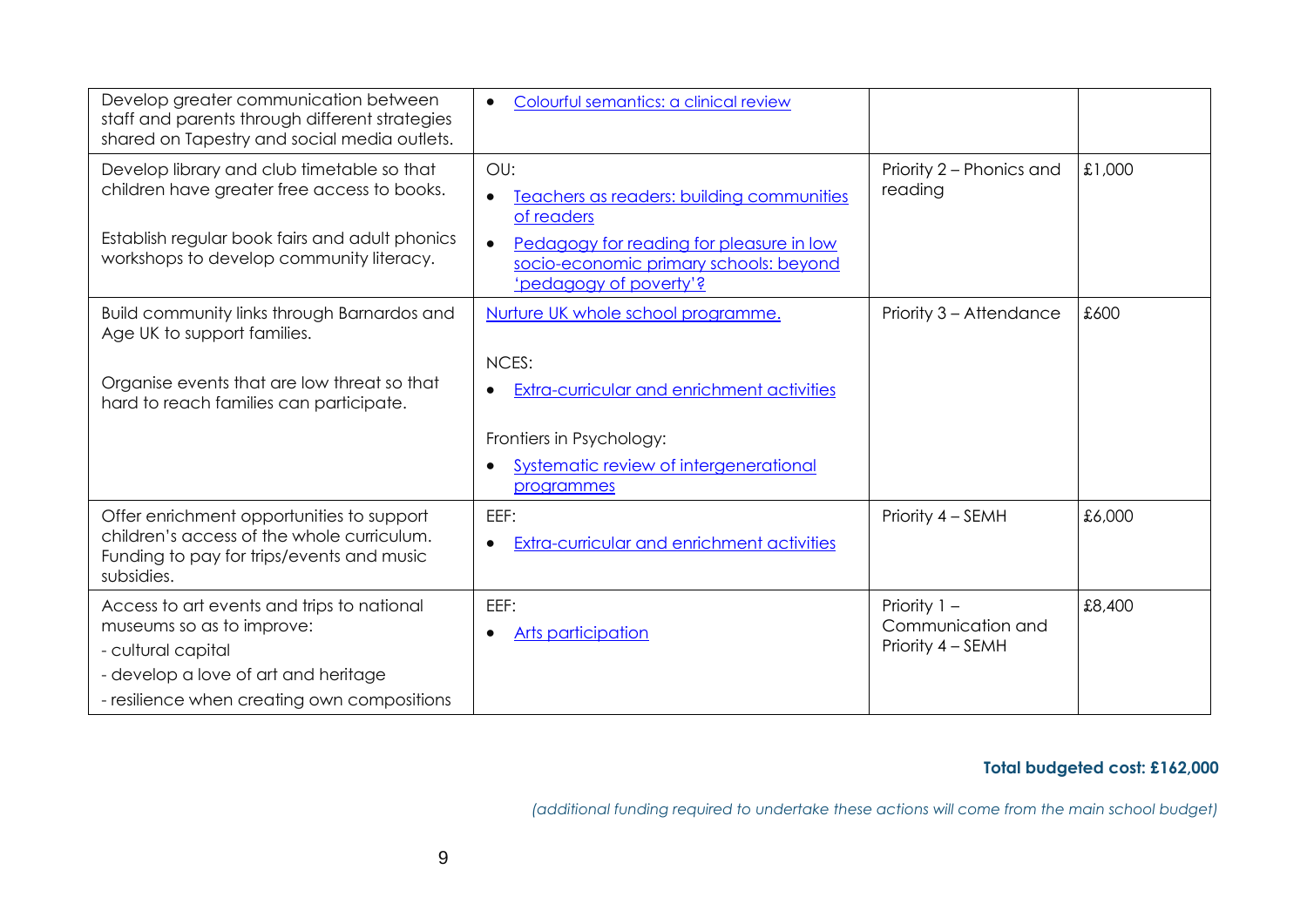# **Part B: Review of outcomes in the previous academic year**

### **Pupil premium strategy outcomes**

This details the impact that our pupil premium activity had on pupils in the 2020 to 2021 academic year.

| Aim                                                                                                                                          | Outcome                                                                                                                                                                                                                                                                                                                                                                             |
|----------------------------------------------------------------------------------------------------------------------------------------------|-------------------------------------------------------------------------------------------------------------------------------------------------------------------------------------------------------------------------------------------------------------------------------------------------------------------------------------------------------------------------------------|
| Improved standards of<br>teaching that is more<br>inclusive of PP children's<br>needs.                                                       | Teaching improved from September 2020 to July 2021. A significant CPD programme supported this<br>change.                                                                                                                                                                                                                                                                           |
| Improved oracy across Early<br>Years and Key Stage 1 for<br>children receiving PP<br>funding.                                                | Oracy support was given to staff and children through tailored programmes of support and purchasing of<br>new materials such as Language Link. The school opted to take part in an action research project with<br>Hughes Hall (University of Cambridge) on developing oracy.<br>This remains a significant issue facing our locality so is the key driver for our SDP for 2021-22. |
| Increase curriculum<br>enhancements /<br>enrichment opportunities;<br>increase disadvantaged<br>children's access to these<br>opportunities. | Music lessons continued to be offered virtually. Other enrichment opportunities planned were unable to<br>take place due to the restrictions in place.<br>Curriculum enhancements have been planned for the forthcoming year.                                                                                                                                                       |
| System of interventions is<br>embedded and working                                                                                           | Specialist Intervention Teacher appointed and she undertook focused work from September 2020.<br>Children's outcomes improved from working with this teacher.                                                                                                                                                                                                                       |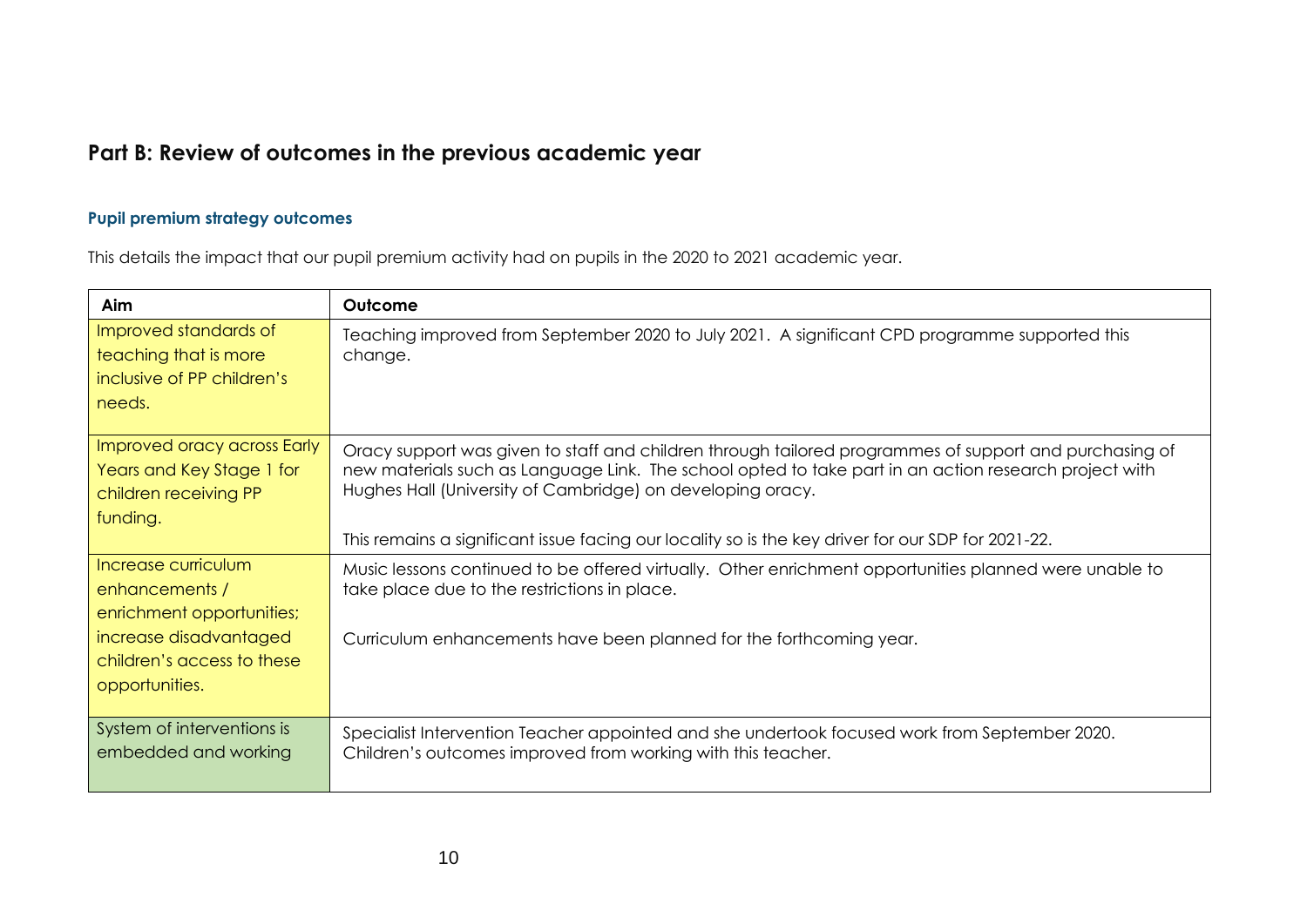| successfully to improve<br>standards.                                                                            | Staff training at all levels has supported an improvement in access arrangements for children, particularly<br>those who are disadvantaged.<br>Provision mapping software is fully embedded which has led to greater clarity and accountability of staff in<br>supporting children's identified learning objectives. |
|------------------------------------------------------------------------------------------------------------------|----------------------------------------------------------------------------------------------------------------------------------------------------------------------------------------------------------------------------------------------------------------------------------------------------------------------|
|                                                                                                                  | Through clear identification of children's needs, it became evident that SEMH and communication skills are<br>locality wide issue. Therefore, we have set up a specialist provision to support children which opens in<br>September 2021.                                                                            |
| Disadvantaged children<br>displaying strong academic<br>aptitude are challenged<br>and supported to achieve      | Due to the restrictions in place, children accessed a large proportion of their learning remotely. This<br>impacted upon the outcomes of this group of children and will be made a focus point for the forthcoming<br>year.                                                                                          |
| greater depth.                                                                                                   | Assessment tools and strategies improved throughout and there is now a coherent protocol to gather, input,<br>analyse and reflect upon data.                                                                                                                                                                         |
| Attendance for children<br>with PP funding improves;<br>persistent absence reduces.                              | Attendance has improved but there continues to be an issue regarding students with multiple<br>disadvantages, particularly SEND.                                                                                                                                                                                     |
|                                                                                                                  | Family Care Manager undertook regular checks with families to ensure there were no underlying needs<br>preventing attendance.                                                                                                                                                                                        |
| Disadvantaged children are<br>able to access appropriate<br>services / strategies to<br>support emotional needs. | Services were made accessible to children. A lunchtime nurture provision was established to support the<br>emotional needs of the Year 6 cohort.                                                                                                                                                                     |
| Disadvantaged children are<br>able to understand and<br>attempt to lead a healthy                                | A broad and balanced curriculum was available throughout the year. Disadvantaged children were able<br>to access additional after school clubs, took part in the Kingsfield Olympics and Sports' Week.                                                                                                               |
| lifestyle.                                                                                                       | Healthy lifestyles was a module that all children covered in line with our curriculum design.                                                                                                                                                                                                                        |